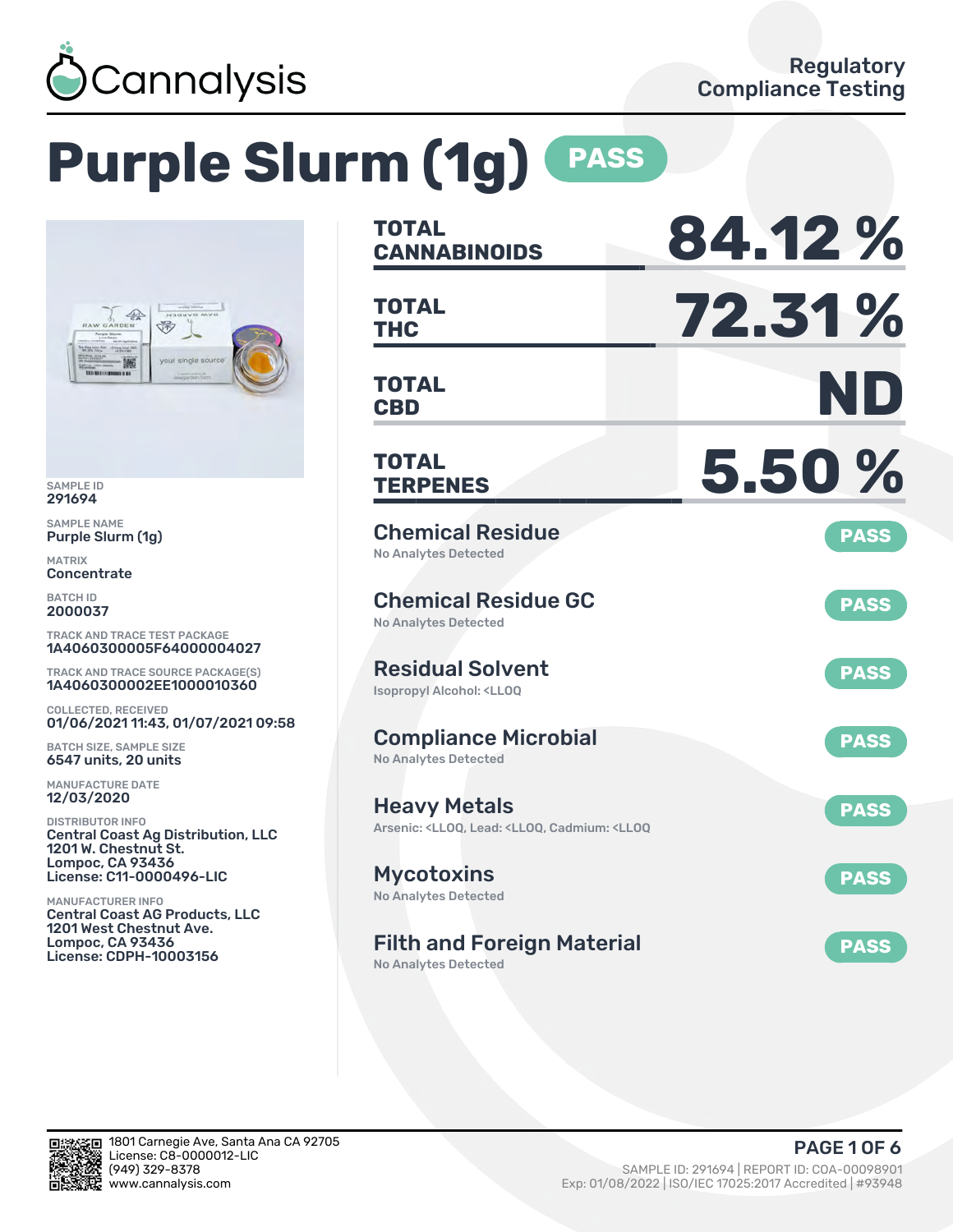

## CANNABINOID ANALYSIS

Total THC,CBD value(s) have been decarboxylated.

| TOTAL THC:          | 723.1 mg/g (72.31%), 723.1 mg per package |
|---------------------|-------------------------------------------|
| TOTAL CBD:          | ND.                                       |
| TOTAL CANNABINOIDS: | 841.2 mg/g (84.12 %)                      |

UNIT OF MEASUREMENT: Milligrams per Gram(mg/g)

| <b>ANALYTE</b>         | <b>RESULT</b>        | LOD    | <b>LLOO</b> | <b>ANALYTE</b>   | <b>RESULT</b>         | <b>LOD</b> | LL <sub>00</sub> |
|------------------------|----------------------|--------|-------------|------------------|-----------------------|------------|------------------|
| <b>THCa</b>            | 804.3 mg/g (80.43 %) | 0.2000 | 0.4000      | CBD <sub>v</sub> | ND.                   | 0.2000     | 0.4000           |
| D9THC                  | 17.66 mg/g (1.766 %) | 0.2000 | 0.4000      | CBGa             | 15.74 mg/g (1.574 %)  | 0.2000     | 0.4000           |
| D8THC                  | <b>ND</b>            | 0.2000 | 0.4000      | CBG              | 3.453 mg/g (0.3453 %) | 0.2000     | 0.4000           |
| <b>THC<sub>V</sub></b> | <b>ND</b>            | 0.2000 | 0.4000      | CBN              | <b>ND</b>             | 0.2000     | 0.4000           |
| CBDa                   | <b>ND</b>            | 0.2000 | 0.4000      | CBC              | <b>ND</b>             | 0.2000     | 0.4000           |
| CBD                    | <b>ND</b>            | 0.2000 | 0.4000      |                  |                       |            |                  |
|                        |                      |        |             |                  |                       |            |                  |

#### ADDITIONAL INFORMATION

| Method:              | SOP-TECH-001 | Sample Prepped: 01/07/2021 16:46  | Sample Approved: 01/08/2021 13:07  |  |
|----------------------|--------------|-----------------------------------|------------------------------------|--|
| Instrument: UPLC-DAD |              | Sample Analyzed: 01/07/2021 19:43 | Prep-Analytical Batch: 25360-19851 |  |



## TERPENE ANALYSIS

| UNIT OF MEASUREMENT: | Milligrams per Gram(mg/g) |
|----------------------|---------------------------|
|                      |                           |

| <b>ANALYTE</b>   | <b>RESULT</b>                                                                                                        | <b>LOD</b> | <b>LLOQ</b> | <b>ANALYTE</b>         | <b>RESULT</b>            | <b>LOD</b> | <b>LLOQ</b> |
|------------------|----------------------------------------------------------------------------------------------------------------------|------------|-------------|------------------------|--------------------------|------------|-------------|
| 3-Carene         | <b>ND</b>                                                                                                            | 0.5000     | 1.000       | Alpha bisabolol        | 1.247 mg/g $(0.1247%)$   | 0.5000     | 1.000       |
| Alpha cedrene    | <b>ND</b>                                                                                                            | 0.5000     | 1.000       | Alpha humulene         | 3.950 mg/g (0.3950 %)    | 0.5000     | 1.000       |
| Alpha pinene     | 1.659 mg/g $(0.1659\%)$                                                                                              | 0.5000     | 1.000       | Alpha terpinene        | <b>ND</b>                | 0.5000     | 1.000       |
| Alpha terpineol  | 1.440 mg/g $(0.1440 \%)$                                                                                             | 0.3300     | 0.6500      | Beta caryophyllene     | 14.28 mg/g (1.428 %)     | 0.5000     | 1.000       |
| Beta myrcene     | 12.08 mg/g (1.208 %)                                                                                                 | 0.5000     | 1.000       | Beta pinene            | 1.765 mg/g (0.1765 %)    | 0.6100     | 1.210       |
| Borneol          | <b>ND</b>                                                                                                            | 0.5000     | 1.000       | Camphene               | <b>ND</b>                | 0.5000     | 1.000       |
| Camphor          | <b>ND</b>                                                                                                            | 0.5000     | 1.000       | Caryophyllene oxide ND |                          | 0.5000     | 1.000       |
| Cedrol           | <b>ND</b>                                                                                                            | 0.5000     | 1.000       | Cis nerolidol          | <b>ND</b>                | 0.5000     | 1.000       |
| Eucalyptol       | <b>ND</b>                                                                                                            | 0.5000     | 1.000       | Fenchol                | 1.643 mg/g $(0.1643\%)$  | 0.5000     | 1.000       |
| Fenchone         | <b>ND</b>                                                                                                            | 0.5000     | 1.000       | Gamma terpinene        | <b>ND</b>                | 0.5000     | 1.000       |
| Gamma terpineol  | <b>ND</b>                                                                                                            | 0.1000     | 0.2100      | Geranyl acetate        | <b>ND</b>                | 0.5000     | 1.000       |
| Guaiol           | <lloq< td=""><td>0.5000</td><td>1.000</td><td>Isoborneol</td><td><b>ND</b></td><td>0.5000</td><td>1.000</td></lloq<> | 0.5000     | 1.000       | Isoborneol             | <b>ND</b>                | 0.5000     | 1.000       |
| Isopulegol       | <b>ND</b>                                                                                                            | 0.5000     | 1.000       | Limonene               | 12.44 mg/g (1.244 %)     | 0.5000     | 1.000       |
| Linalool         | 2.543 mg/g (0.2543 %)                                                                                                | 0.5000     | 1.000       | Menthol                | <b>ND</b>                | 0.5000     | 1.000       |
| Ocimene 1        | <b>ND</b>                                                                                                            | 0.1600     | 0.3100      | Ocimene 2              | 0.9014 mg/g $(0.0901\%)$ | 0.3500     | 0.6900      |
| P-cymene         | <b>ND</b>                                                                                                            | 0.5200     | 1.050       | P-mentha-1,5-diene ND  |                          | 0.5000     | 1.000       |
| Pulegone         | <b>ND</b>                                                                                                            | 0.5000     | 1.000       | Sabinene               | <b>ND</b>                | 0.5000     | 1.000       |
| Sabinene hydrate | <b>ND</b>                                                                                                            | 0.5000     | 1.000       | Terpinolene            | <b>ND</b>                | 0.5000     | 1.000       |
|                  | Trans beta farnesene1.055 mg/g (0.1055 %)                                                                            | 0.5000     | 1.000       | <b>Trans nerolidol</b> | <b>ND</b>                | 0.5000     | 1.000       |
| Valencene        | <b>ND</b>                                                                                                            | 0.5000     | 1.000       |                        |                          |            |             |

#### ADDITIONAL INFORMATION

| Method:     | SOP-TECH  |
|-------------|-----------|
| Instrument: | GC-MS-FII |

Method: SOP-TECH-027 Sample Prepped: 01/07/2021 14:19 Sample Approved: 01/08/2021 15:46 Prep-Analytical Batch: 25350-19835

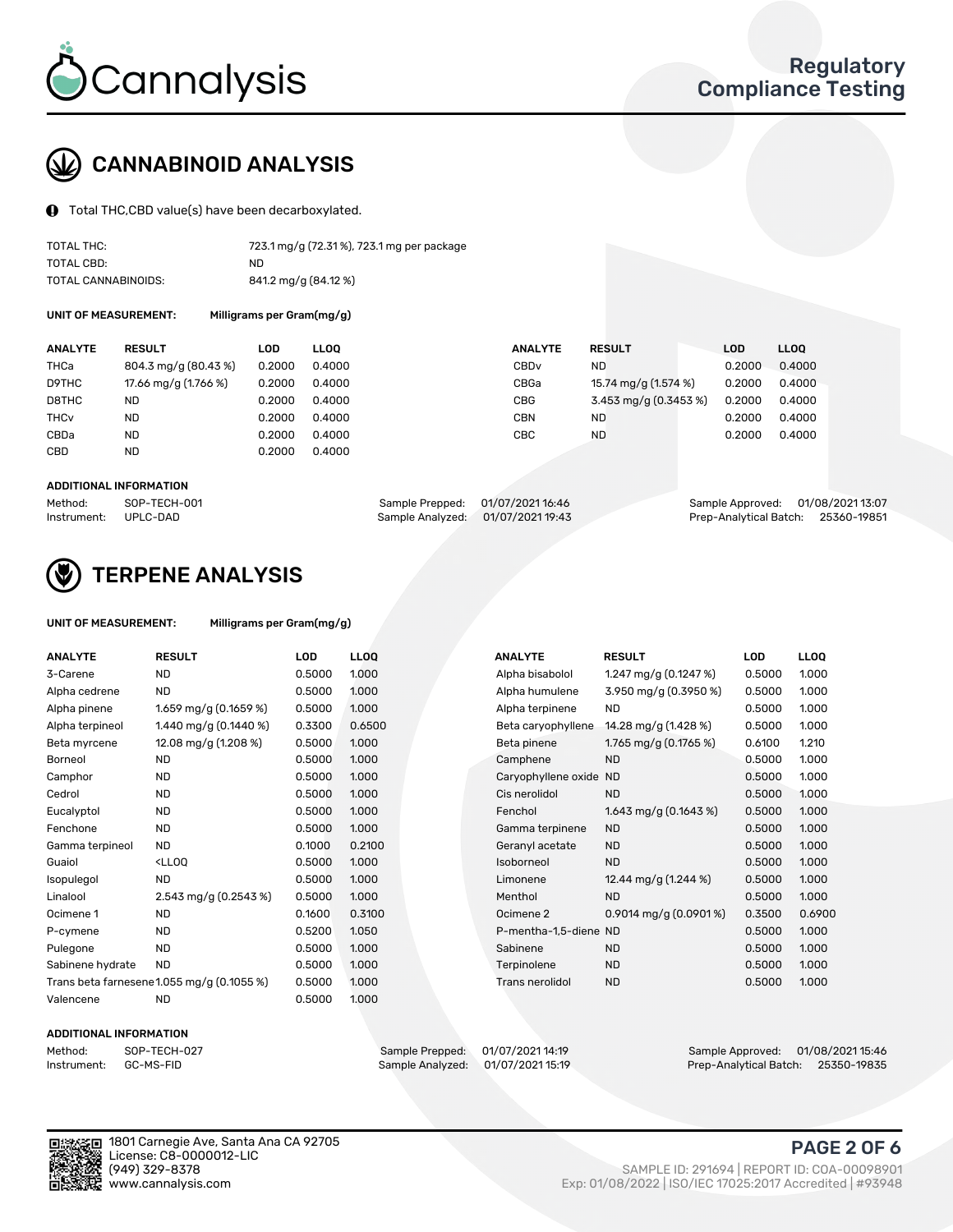

# CHEMICAL RESIDUE ANALYSIS PASS

UNIT OF MEASUREMENT: Micrograms per Gram(ug/g)

| <b>ND</b><br>0.0200<br>0.0400<br>0.1000<br>Pass<br><b>ND</b><br>0.0200<br>0.0400<br>0.1000<br>Acephate<br>Abamectin<br><b>ND</b><br><b>ND</b><br>0.0200<br>0.0400<br>0.1000<br>0.0200<br>0.0400<br>0.1000<br>Acequinocyl<br>Pass<br>Acetamiprid<br><b>ND</b><br>0.0200<br>0.0<br><b>ND</b><br>0.0400<br>0.1000<br>Aldicarb<br>0.0400<br>Pass<br>Azoxystrobin<br>0.0200<br><b>ND</b><br>0.0200<br>0.1000<br><b>ND</b><br>0.0400<br>3.000<br>0.0400<br>Pass<br><b>Bifenthrin</b><br>0.0200<br>Bifenazate<br><b>Boscalid</b><br><b>ND</b><br>0.0200<br>0.1000<br><b>ND</b><br>0.5000<br>0.0400<br>Pass<br>Carbaryl<br>0.0200<br>0.0400<br><b>ND</b><br>0.0200<br>0.0<br><b>ND</b><br>10.00<br>Carbofuran<br>0.0400<br>Pass<br>0.0200<br>0.0400<br>Chlorantraniliprole<br><b>ND</b><br>0.0200<br>0.1000<br><b>ND</b><br>0.0200<br>0.0400<br>0.0<br>Clofentezine<br>0.0400<br>Pass<br>Coumaphos<br>Cyfluthrin<br><b>ND</b><br>0.4000<br><b>ND</b><br>1.000<br>1.000<br>1.000<br>2.000<br>Pass<br>Cypermethrin<br>0.4000<br><b>ND</b><br>0.0200<br>0.0<br><b>ND</b><br>0.0400<br>0.1000<br>Daminozide<br>0.0400<br>Pass<br>0.0200<br>Diazinon<br><b>ND</b><br>0.0200<br>0.0<br><b>ND</b><br>0.0400<br><b>Dichlorvos</b><br>0.0400<br>Pass<br>Dimethoate<br>0.0200<br>0.0<br><b>ND</b><br>0.0200<br>0.0400<br><b>ND</b><br>0.0<br>Dimethomorph<br>2.000<br>Pass<br>Ethoprophos<br>0.0200<br>0.0400<br><b>ND</b><br>0.0200<br>0.0<br><b>ND</b><br>0.1000<br>0.0400<br>Pass<br>Etoxazole<br>0.0200<br>0.0400<br>Etofenprox<br><b>ND</b><br>0.0200<br>0.1000<br><b>ND</b><br>0.0200<br>0.0400<br>0.0<br>Fenhexamid<br>0.0400<br>Pass<br>Fenoxycarb<br><b>ND</b><br>0.0200<br>0.1000<br><b>ND</b><br>0.0400<br>0.0<br>Fenpyroximate<br>0.0400<br>Pass<br>Fipronil<br>0.1000<br><b>ND</b><br>0.0200<br>0.1000<br><b>ND</b><br>0.1000<br>Flonicamid<br>0.0400<br>Pass<br>Fludioxonil<br>0.0200<br>0.0400<br><b>ND</b><br>0.0200<br>0.1000<br><b>ND</b><br>0.0200<br>0.0400<br>0.0<br>Hexythiazox<br>0.0400<br>Pass<br>Imazalil<br><b>ND</b><br>0.0200<br>0.0400<br>5.000<br><b>ND</b><br>Imidacloprid<br>Pass<br>Kresoxim methyl<br>0.0200<br>0.0400<br>0.1000<br><b>ND</b><br>0.0200<br>0.5000<br><b>ND</b><br>0.0400<br>2.000<br>Malathion<br>0.0400<br>Pass<br>Metalaxyl<br>0.0200<br><b>ND</b><br>0.0200<br>0.0<br><b>ND</b><br>0.0200<br>0.0400<br>1.000<br>Methiocarb<br>0.0400<br>Pass<br>Methomyl<br><b>ND</b><br>0.0200<br>0.0<br><b>ND</b><br>0.0200<br>0.1000<br>Mevinphos<br>0.0400<br>Pass<br>Myclobutanil<br>0.0400<br><b>ND</b><br>0.0200<br><b>ND</b><br>0.5000<br>Naled<br>0.0400<br>0.1000<br>Pass<br>0.0200<br>0.0400<br>Oxamyl<br><b>ND</b><br>0.0200<br>0.0<br><b>ND</b><br>0.1000<br>0.5000<br>Paclobutrazol<br>0.0400<br>Pass<br>Permethrins<br>0.0400<br><b>ND</b><br>0.0200<br>0.1000<br>Pass<br><b>ND</b><br>3.000<br>Phosmet<br>0.0400<br>Piperonyl butoxide<br>0.0200<br>0.0400<br><b>ND</b><br>0.0200<br>0.1000<br><b>ND</b><br>0.1000<br>Prallethrin<br>0.0400<br>Pass<br>0.0200<br>0.0400<br>Propiconazole<br><b>ND</b><br>0.0200<br>0.0400<br>0.0<br>Pass<br><b>ND</b><br>0.0200<br>0.0400<br>0.5000<br>Pyrethrins<br>Propoxur<br><b>ND</b><br>0.0200<br>0.0400<br>0.1000<br><b>ND</b><br>0.0200<br>0.1000<br>Pyridaben<br>Pass<br>Spinetoram<br>0.0400<br><b>ND</b><br>0.0300<br>0.0700<br>0.1000<br>Pass<br><b>ND</b><br>0.0200<br>0.0400<br>0.1000<br>Spiromesifen<br>Spinosad<br><b>ND</b><br>0.0200<br>0.1000<br><b>ND</b><br>Spirotetramat<br>0.0400<br>Pass<br>0.0200<br>0.0400<br>0.0<br>Spiroxamine<br><b>ND</b><br>0.0200<br>0.1000<br><b>ND</b><br>0.0<br>Tebuconazole<br>0.0400<br>Pass<br>Thiacloprid<br>0.0200<br>0.0400<br><b>ND</b><br>0.0200<br>5.000<br><b>ND</b><br>0.0200<br>0.1000<br>Thiamethoxam<br>0.0400<br>Pass<br>Trifloxystrobin<br>0.0400 | <b>ANALYTE</b> | <b>RESULT</b> | LOD | LLOQ | <b>ACTION LEVEL</b> | <b>ANALYTE</b> | <b>RESULT</b> | LOD | <b>LLOQ</b> | <b>ACTION LEVEL</b> |      |
|-------------------------------------------------------------------------------------------------------------------------------------------------------------------------------------------------------------------------------------------------------------------------------------------------------------------------------------------------------------------------------------------------------------------------------------------------------------------------------------------------------------------------------------------------------------------------------------------------------------------------------------------------------------------------------------------------------------------------------------------------------------------------------------------------------------------------------------------------------------------------------------------------------------------------------------------------------------------------------------------------------------------------------------------------------------------------------------------------------------------------------------------------------------------------------------------------------------------------------------------------------------------------------------------------------------------------------------------------------------------------------------------------------------------------------------------------------------------------------------------------------------------------------------------------------------------------------------------------------------------------------------------------------------------------------------------------------------------------------------------------------------------------------------------------------------------------------------------------------------------------------------------------------------------------------------------------------------------------------------------------------------------------------------------------------------------------------------------------------------------------------------------------------------------------------------------------------------------------------------------------------------------------------------------------------------------------------------------------------------------------------------------------------------------------------------------------------------------------------------------------------------------------------------------------------------------------------------------------------------------------------------------------------------------------------------------------------------------------------------------------------------------------------------------------------------------------------------------------------------------------------------------------------------------------------------------------------------------------------------------------------------------------------------------------------------------------------------------------------------------------------------------------------------------------------------------------------------------------------------------------------------------------------------------------------------------------------------------------------------------------------------------------------------------------------------------------------------------------------------------------------------------------------------------------------------------------------------------------------------------------------------------------------------------------------------------------------------------------------------------------------------------------------------------|----------------|---------------|-----|------|---------------------|----------------|---------------|-----|-------------|---------------------|------|
|                                                                                                                                                                                                                                                                                                                                                                                                                                                                                                                                                                                                                                                                                                                                                                                                                                                                                                                                                                                                                                                                                                                                                                                                                                                                                                                                                                                                                                                                                                                                                                                                                                                                                                                                                                                                                                                                                                                                                                                                                                                                                                                                                                                                                                                                                                                                                                                                                                                                                                                                                                                                                                                                                                                                                                                                                                                                                                                                                                                                                                                                                                                                                                                                                                                                                                                                                                                                                                                                                                                                                                                                                                                                                                                                                                                           |                |               |     |      |                     |                |               |     |             |                     | Pass |
|                                                                                                                                                                                                                                                                                                                                                                                                                                                                                                                                                                                                                                                                                                                                                                                                                                                                                                                                                                                                                                                                                                                                                                                                                                                                                                                                                                                                                                                                                                                                                                                                                                                                                                                                                                                                                                                                                                                                                                                                                                                                                                                                                                                                                                                                                                                                                                                                                                                                                                                                                                                                                                                                                                                                                                                                                                                                                                                                                                                                                                                                                                                                                                                                                                                                                                                                                                                                                                                                                                                                                                                                                                                                                                                                                                                           |                |               |     |      |                     |                |               |     |             |                     | Pass |
|                                                                                                                                                                                                                                                                                                                                                                                                                                                                                                                                                                                                                                                                                                                                                                                                                                                                                                                                                                                                                                                                                                                                                                                                                                                                                                                                                                                                                                                                                                                                                                                                                                                                                                                                                                                                                                                                                                                                                                                                                                                                                                                                                                                                                                                                                                                                                                                                                                                                                                                                                                                                                                                                                                                                                                                                                                                                                                                                                                                                                                                                                                                                                                                                                                                                                                                                                                                                                                                                                                                                                                                                                                                                                                                                                                                           |                |               |     |      |                     |                |               |     |             |                     | Pass |
|                                                                                                                                                                                                                                                                                                                                                                                                                                                                                                                                                                                                                                                                                                                                                                                                                                                                                                                                                                                                                                                                                                                                                                                                                                                                                                                                                                                                                                                                                                                                                                                                                                                                                                                                                                                                                                                                                                                                                                                                                                                                                                                                                                                                                                                                                                                                                                                                                                                                                                                                                                                                                                                                                                                                                                                                                                                                                                                                                                                                                                                                                                                                                                                                                                                                                                                                                                                                                                                                                                                                                                                                                                                                                                                                                                                           |                |               |     |      |                     |                |               |     |             |                     | Pass |
|                                                                                                                                                                                                                                                                                                                                                                                                                                                                                                                                                                                                                                                                                                                                                                                                                                                                                                                                                                                                                                                                                                                                                                                                                                                                                                                                                                                                                                                                                                                                                                                                                                                                                                                                                                                                                                                                                                                                                                                                                                                                                                                                                                                                                                                                                                                                                                                                                                                                                                                                                                                                                                                                                                                                                                                                                                                                                                                                                                                                                                                                                                                                                                                                                                                                                                                                                                                                                                                                                                                                                                                                                                                                                                                                                                                           |                |               |     |      |                     |                |               |     |             |                     | Pass |
|                                                                                                                                                                                                                                                                                                                                                                                                                                                                                                                                                                                                                                                                                                                                                                                                                                                                                                                                                                                                                                                                                                                                                                                                                                                                                                                                                                                                                                                                                                                                                                                                                                                                                                                                                                                                                                                                                                                                                                                                                                                                                                                                                                                                                                                                                                                                                                                                                                                                                                                                                                                                                                                                                                                                                                                                                                                                                                                                                                                                                                                                                                                                                                                                                                                                                                                                                                                                                                                                                                                                                                                                                                                                                                                                                                                           |                |               |     |      |                     |                |               |     |             |                     | Pass |
|                                                                                                                                                                                                                                                                                                                                                                                                                                                                                                                                                                                                                                                                                                                                                                                                                                                                                                                                                                                                                                                                                                                                                                                                                                                                                                                                                                                                                                                                                                                                                                                                                                                                                                                                                                                                                                                                                                                                                                                                                                                                                                                                                                                                                                                                                                                                                                                                                                                                                                                                                                                                                                                                                                                                                                                                                                                                                                                                                                                                                                                                                                                                                                                                                                                                                                                                                                                                                                                                                                                                                                                                                                                                                                                                                                                           |                |               |     |      |                     |                |               |     |             |                     | Pass |
|                                                                                                                                                                                                                                                                                                                                                                                                                                                                                                                                                                                                                                                                                                                                                                                                                                                                                                                                                                                                                                                                                                                                                                                                                                                                                                                                                                                                                                                                                                                                                                                                                                                                                                                                                                                                                                                                                                                                                                                                                                                                                                                                                                                                                                                                                                                                                                                                                                                                                                                                                                                                                                                                                                                                                                                                                                                                                                                                                                                                                                                                                                                                                                                                                                                                                                                                                                                                                                                                                                                                                                                                                                                                                                                                                                                           |                |               |     |      |                     |                |               |     |             |                     | Pass |
|                                                                                                                                                                                                                                                                                                                                                                                                                                                                                                                                                                                                                                                                                                                                                                                                                                                                                                                                                                                                                                                                                                                                                                                                                                                                                                                                                                                                                                                                                                                                                                                                                                                                                                                                                                                                                                                                                                                                                                                                                                                                                                                                                                                                                                                                                                                                                                                                                                                                                                                                                                                                                                                                                                                                                                                                                                                                                                                                                                                                                                                                                                                                                                                                                                                                                                                                                                                                                                                                                                                                                                                                                                                                                                                                                                                           |                |               |     |      |                     |                |               |     |             |                     | Pass |
|                                                                                                                                                                                                                                                                                                                                                                                                                                                                                                                                                                                                                                                                                                                                                                                                                                                                                                                                                                                                                                                                                                                                                                                                                                                                                                                                                                                                                                                                                                                                                                                                                                                                                                                                                                                                                                                                                                                                                                                                                                                                                                                                                                                                                                                                                                                                                                                                                                                                                                                                                                                                                                                                                                                                                                                                                                                                                                                                                                                                                                                                                                                                                                                                                                                                                                                                                                                                                                                                                                                                                                                                                                                                                                                                                                                           |                |               |     |      |                     |                |               |     |             |                     | Pass |
|                                                                                                                                                                                                                                                                                                                                                                                                                                                                                                                                                                                                                                                                                                                                                                                                                                                                                                                                                                                                                                                                                                                                                                                                                                                                                                                                                                                                                                                                                                                                                                                                                                                                                                                                                                                                                                                                                                                                                                                                                                                                                                                                                                                                                                                                                                                                                                                                                                                                                                                                                                                                                                                                                                                                                                                                                                                                                                                                                                                                                                                                                                                                                                                                                                                                                                                                                                                                                                                                                                                                                                                                                                                                                                                                                                                           |                |               |     |      |                     |                |               |     |             |                     | Pass |
|                                                                                                                                                                                                                                                                                                                                                                                                                                                                                                                                                                                                                                                                                                                                                                                                                                                                                                                                                                                                                                                                                                                                                                                                                                                                                                                                                                                                                                                                                                                                                                                                                                                                                                                                                                                                                                                                                                                                                                                                                                                                                                                                                                                                                                                                                                                                                                                                                                                                                                                                                                                                                                                                                                                                                                                                                                                                                                                                                                                                                                                                                                                                                                                                                                                                                                                                                                                                                                                                                                                                                                                                                                                                                                                                                                                           |                |               |     |      |                     |                |               |     |             |                     | Pass |
|                                                                                                                                                                                                                                                                                                                                                                                                                                                                                                                                                                                                                                                                                                                                                                                                                                                                                                                                                                                                                                                                                                                                                                                                                                                                                                                                                                                                                                                                                                                                                                                                                                                                                                                                                                                                                                                                                                                                                                                                                                                                                                                                                                                                                                                                                                                                                                                                                                                                                                                                                                                                                                                                                                                                                                                                                                                                                                                                                                                                                                                                                                                                                                                                                                                                                                                                                                                                                                                                                                                                                                                                                                                                                                                                                                                           |                |               |     |      |                     |                |               |     |             |                     | Pass |
|                                                                                                                                                                                                                                                                                                                                                                                                                                                                                                                                                                                                                                                                                                                                                                                                                                                                                                                                                                                                                                                                                                                                                                                                                                                                                                                                                                                                                                                                                                                                                                                                                                                                                                                                                                                                                                                                                                                                                                                                                                                                                                                                                                                                                                                                                                                                                                                                                                                                                                                                                                                                                                                                                                                                                                                                                                                                                                                                                                                                                                                                                                                                                                                                                                                                                                                                                                                                                                                                                                                                                                                                                                                                                                                                                                                           |                |               |     |      |                     |                |               |     |             |                     | Pass |
|                                                                                                                                                                                                                                                                                                                                                                                                                                                                                                                                                                                                                                                                                                                                                                                                                                                                                                                                                                                                                                                                                                                                                                                                                                                                                                                                                                                                                                                                                                                                                                                                                                                                                                                                                                                                                                                                                                                                                                                                                                                                                                                                                                                                                                                                                                                                                                                                                                                                                                                                                                                                                                                                                                                                                                                                                                                                                                                                                                                                                                                                                                                                                                                                                                                                                                                                                                                                                                                                                                                                                                                                                                                                                                                                                                                           |                |               |     |      |                     |                |               |     |             |                     | Pass |
|                                                                                                                                                                                                                                                                                                                                                                                                                                                                                                                                                                                                                                                                                                                                                                                                                                                                                                                                                                                                                                                                                                                                                                                                                                                                                                                                                                                                                                                                                                                                                                                                                                                                                                                                                                                                                                                                                                                                                                                                                                                                                                                                                                                                                                                                                                                                                                                                                                                                                                                                                                                                                                                                                                                                                                                                                                                                                                                                                                                                                                                                                                                                                                                                                                                                                                                                                                                                                                                                                                                                                                                                                                                                                                                                                                                           |                |               |     |      |                     |                |               |     |             |                     | Pass |
|                                                                                                                                                                                                                                                                                                                                                                                                                                                                                                                                                                                                                                                                                                                                                                                                                                                                                                                                                                                                                                                                                                                                                                                                                                                                                                                                                                                                                                                                                                                                                                                                                                                                                                                                                                                                                                                                                                                                                                                                                                                                                                                                                                                                                                                                                                                                                                                                                                                                                                                                                                                                                                                                                                                                                                                                                                                                                                                                                                                                                                                                                                                                                                                                                                                                                                                                                                                                                                                                                                                                                                                                                                                                                                                                                                                           |                |               |     |      |                     |                |               |     |             |                     | Pass |
|                                                                                                                                                                                                                                                                                                                                                                                                                                                                                                                                                                                                                                                                                                                                                                                                                                                                                                                                                                                                                                                                                                                                                                                                                                                                                                                                                                                                                                                                                                                                                                                                                                                                                                                                                                                                                                                                                                                                                                                                                                                                                                                                                                                                                                                                                                                                                                                                                                                                                                                                                                                                                                                                                                                                                                                                                                                                                                                                                                                                                                                                                                                                                                                                                                                                                                                                                                                                                                                                                                                                                                                                                                                                                                                                                                                           |                |               |     |      |                     |                |               |     |             |                     | Pass |
|                                                                                                                                                                                                                                                                                                                                                                                                                                                                                                                                                                                                                                                                                                                                                                                                                                                                                                                                                                                                                                                                                                                                                                                                                                                                                                                                                                                                                                                                                                                                                                                                                                                                                                                                                                                                                                                                                                                                                                                                                                                                                                                                                                                                                                                                                                                                                                                                                                                                                                                                                                                                                                                                                                                                                                                                                                                                                                                                                                                                                                                                                                                                                                                                                                                                                                                                                                                                                                                                                                                                                                                                                                                                                                                                                                                           |                |               |     |      |                     |                |               |     |             |                     | Pass |
|                                                                                                                                                                                                                                                                                                                                                                                                                                                                                                                                                                                                                                                                                                                                                                                                                                                                                                                                                                                                                                                                                                                                                                                                                                                                                                                                                                                                                                                                                                                                                                                                                                                                                                                                                                                                                                                                                                                                                                                                                                                                                                                                                                                                                                                                                                                                                                                                                                                                                                                                                                                                                                                                                                                                                                                                                                                                                                                                                                                                                                                                                                                                                                                                                                                                                                                                                                                                                                                                                                                                                                                                                                                                                                                                                                                           |                |               |     |      |                     |                |               |     |             |                     | Pass |
|                                                                                                                                                                                                                                                                                                                                                                                                                                                                                                                                                                                                                                                                                                                                                                                                                                                                                                                                                                                                                                                                                                                                                                                                                                                                                                                                                                                                                                                                                                                                                                                                                                                                                                                                                                                                                                                                                                                                                                                                                                                                                                                                                                                                                                                                                                                                                                                                                                                                                                                                                                                                                                                                                                                                                                                                                                                                                                                                                                                                                                                                                                                                                                                                                                                                                                                                                                                                                                                                                                                                                                                                                                                                                                                                                                                           |                |               |     |      |                     |                |               |     |             |                     | Pass |
|                                                                                                                                                                                                                                                                                                                                                                                                                                                                                                                                                                                                                                                                                                                                                                                                                                                                                                                                                                                                                                                                                                                                                                                                                                                                                                                                                                                                                                                                                                                                                                                                                                                                                                                                                                                                                                                                                                                                                                                                                                                                                                                                                                                                                                                                                                                                                                                                                                                                                                                                                                                                                                                                                                                                                                                                                                                                                                                                                                                                                                                                                                                                                                                                                                                                                                                                                                                                                                                                                                                                                                                                                                                                                                                                                                                           |                |               |     |      |                     |                |               |     |             |                     | Pass |
|                                                                                                                                                                                                                                                                                                                                                                                                                                                                                                                                                                                                                                                                                                                                                                                                                                                                                                                                                                                                                                                                                                                                                                                                                                                                                                                                                                                                                                                                                                                                                                                                                                                                                                                                                                                                                                                                                                                                                                                                                                                                                                                                                                                                                                                                                                                                                                                                                                                                                                                                                                                                                                                                                                                                                                                                                                                                                                                                                                                                                                                                                                                                                                                                                                                                                                                                                                                                                                                                                                                                                                                                                                                                                                                                                                                           |                |               |     |      |                     |                |               |     |             |                     | Pass |
|                                                                                                                                                                                                                                                                                                                                                                                                                                                                                                                                                                                                                                                                                                                                                                                                                                                                                                                                                                                                                                                                                                                                                                                                                                                                                                                                                                                                                                                                                                                                                                                                                                                                                                                                                                                                                                                                                                                                                                                                                                                                                                                                                                                                                                                                                                                                                                                                                                                                                                                                                                                                                                                                                                                                                                                                                                                                                                                                                                                                                                                                                                                                                                                                                                                                                                                                                                                                                                                                                                                                                                                                                                                                                                                                                                                           |                |               |     |      |                     |                |               |     |             |                     | Pass |
|                                                                                                                                                                                                                                                                                                                                                                                                                                                                                                                                                                                                                                                                                                                                                                                                                                                                                                                                                                                                                                                                                                                                                                                                                                                                                                                                                                                                                                                                                                                                                                                                                                                                                                                                                                                                                                                                                                                                                                                                                                                                                                                                                                                                                                                                                                                                                                                                                                                                                                                                                                                                                                                                                                                                                                                                                                                                                                                                                                                                                                                                                                                                                                                                                                                                                                                                                                                                                                                                                                                                                                                                                                                                                                                                                                                           |                |               |     |      |                     |                |               |     |             |                     | Pass |
|                                                                                                                                                                                                                                                                                                                                                                                                                                                                                                                                                                                                                                                                                                                                                                                                                                                                                                                                                                                                                                                                                                                                                                                                                                                                                                                                                                                                                                                                                                                                                                                                                                                                                                                                                                                                                                                                                                                                                                                                                                                                                                                                                                                                                                                                                                                                                                                                                                                                                                                                                                                                                                                                                                                                                                                                                                                                                                                                                                                                                                                                                                                                                                                                                                                                                                                                                                                                                                                                                                                                                                                                                                                                                                                                                                                           |                |               |     |      |                     |                |               |     |             |                     | Pass |
|                                                                                                                                                                                                                                                                                                                                                                                                                                                                                                                                                                                                                                                                                                                                                                                                                                                                                                                                                                                                                                                                                                                                                                                                                                                                                                                                                                                                                                                                                                                                                                                                                                                                                                                                                                                                                                                                                                                                                                                                                                                                                                                                                                                                                                                                                                                                                                                                                                                                                                                                                                                                                                                                                                                                                                                                                                                                                                                                                                                                                                                                                                                                                                                                                                                                                                                                                                                                                                                                                                                                                                                                                                                                                                                                                                                           |                |               |     |      |                     |                |               |     |             |                     | Pass |
|                                                                                                                                                                                                                                                                                                                                                                                                                                                                                                                                                                                                                                                                                                                                                                                                                                                                                                                                                                                                                                                                                                                                                                                                                                                                                                                                                                                                                                                                                                                                                                                                                                                                                                                                                                                                                                                                                                                                                                                                                                                                                                                                                                                                                                                                                                                                                                                                                                                                                                                                                                                                                                                                                                                                                                                                                                                                                                                                                                                                                                                                                                                                                                                                                                                                                                                                                                                                                                                                                                                                                                                                                                                                                                                                                                                           |                |               |     |      |                     |                |               |     |             |                     | Pass |
|                                                                                                                                                                                                                                                                                                                                                                                                                                                                                                                                                                                                                                                                                                                                                                                                                                                                                                                                                                                                                                                                                                                                                                                                                                                                                                                                                                                                                                                                                                                                                                                                                                                                                                                                                                                                                                                                                                                                                                                                                                                                                                                                                                                                                                                                                                                                                                                                                                                                                                                                                                                                                                                                                                                                                                                                                                                                                                                                                                                                                                                                                                                                                                                                                                                                                                                                                                                                                                                                                                                                                                                                                                                                                                                                                                                           |                |               |     |      |                     |                |               |     |             |                     | Pass |
|                                                                                                                                                                                                                                                                                                                                                                                                                                                                                                                                                                                                                                                                                                                                                                                                                                                                                                                                                                                                                                                                                                                                                                                                                                                                                                                                                                                                                                                                                                                                                                                                                                                                                                                                                                                                                                                                                                                                                                                                                                                                                                                                                                                                                                                                                                                                                                                                                                                                                                                                                                                                                                                                                                                                                                                                                                                                                                                                                                                                                                                                                                                                                                                                                                                                                                                                                                                                                                                                                                                                                                                                                                                                                                                                                                                           |                |               |     |      |                     |                |               |     |             |                     | Pass |
|                                                                                                                                                                                                                                                                                                                                                                                                                                                                                                                                                                                                                                                                                                                                                                                                                                                                                                                                                                                                                                                                                                                                                                                                                                                                                                                                                                                                                                                                                                                                                                                                                                                                                                                                                                                                                                                                                                                                                                                                                                                                                                                                                                                                                                                                                                                                                                                                                                                                                                                                                                                                                                                                                                                                                                                                                                                                                                                                                                                                                                                                                                                                                                                                                                                                                                                                                                                                                                                                                                                                                                                                                                                                                                                                                                                           |                |               |     |      |                     |                |               |     |             |                     |      |

#### ADDITIONAL INFORMATION

Method: SOP-TECH-002 Sample Prepped: 01/07/2021 15:35 Sample Approved: 01/08/2021 13:19<br>Sample Analyzed: 01/07/2021 15:36 Prep-Analytical Batch: 25351-19836 Instrument: LC-MS/MS Sample Analyzed: 01/07/2021 15:36 Prep-Analytical Batch: 25351-19836



PAGE 3 OF 6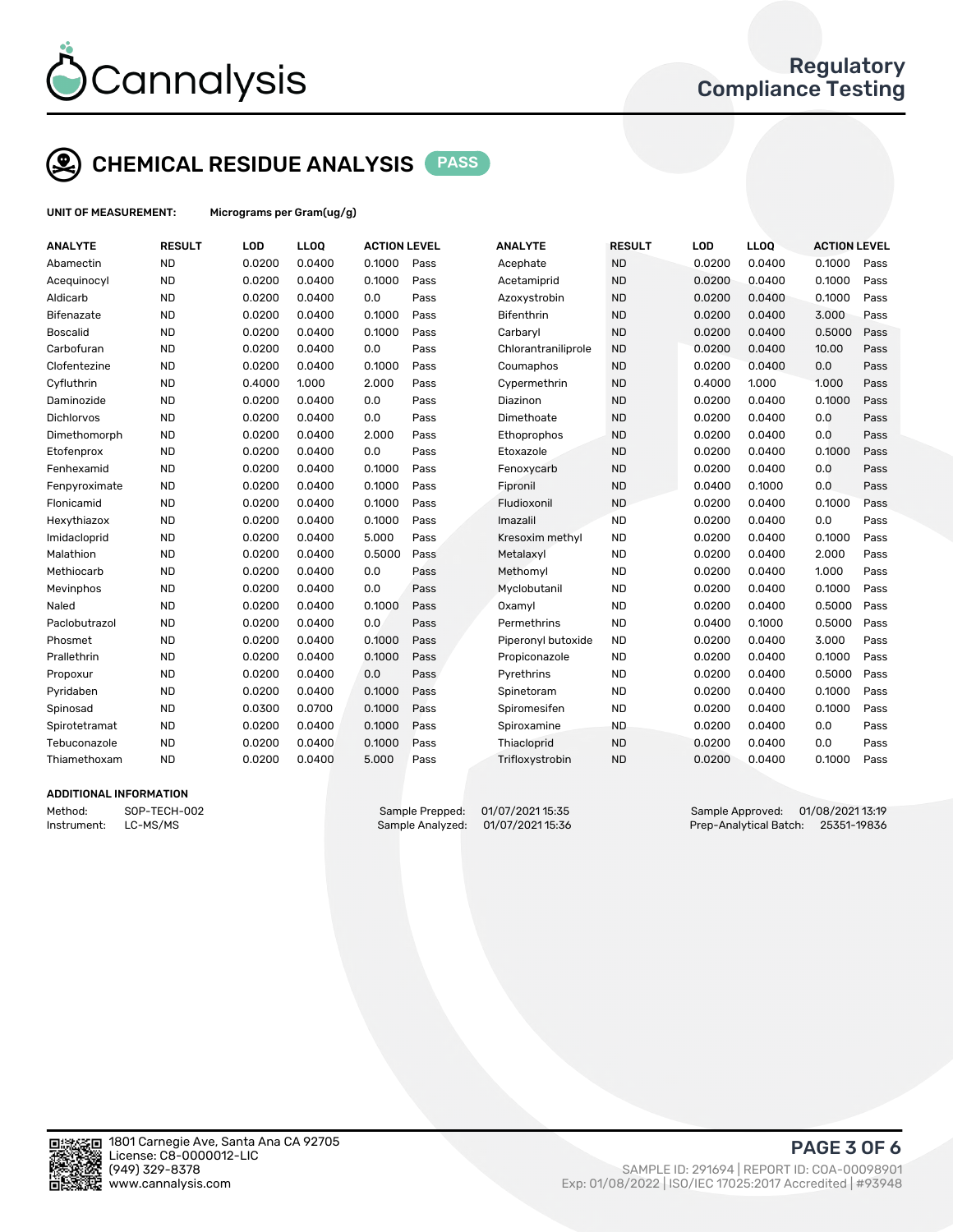

## CHEMICAL RESIDUE GC ANALYSIS PASS

| UNIT OF MEASUREMENT: | Micrograms per |
|----------------------|----------------|
|                      |                |

Gram(ug/g)

| <b>ANALYTE</b>                                   | <b>RESULT</b>            | LOD    | <b>LLOO</b> | <b>ACTION LEVEL</b> |                                     | <b>ANALYTE</b>                       | <b>RESULT</b> | LOD              | <b>LLOO</b>            | <b>ACTION LEVEL</b>             |      |
|--------------------------------------------------|--------------------------|--------|-------------|---------------------|-------------------------------------|--------------------------------------|---------------|------------------|------------------------|---------------------------------|------|
| Captan                                           | <b>ND</b>                | 0.1000 | 0.2000      | 0.7000              | Pass                                | Chlordane                            | <b>ND</b>     | 0.0109           | 0.0136                 | 0.0                             | Pass |
| Methyl parathion                                 | <b>ND</b>                | 0.0400 | 0.1000      | 0.0                 | Pass                                | <b>PCNB</b>                          | <b>ND</b>     | 0.0200           | 0.0400                 | 0.1000                          | Pass |
| Chlorfenapyr                                     | <b>ND</b>                | 0.0800 | 0.1000      | 0.0                 | Pass                                | Chlorpyrifos                         | <b>ND</b>     | 0.0800           | 0.1000                 | 0.0                             | Pass |
| ADDITIONAL INFORMATION<br>Method:<br>Instrument: | SOP-TECH-010<br>GC-MS/MS |        |             |                     | Sample Prepped:<br>Sample Analyzed: | 01/07/2021 15:35<br>01/07/2021 15:36 |               | Sample Approved: | Prep-Analytical Batch: | 01/08/2021 16:49<br>25352-19837 |      |

## RESIDUAL SOLVENT ANALYSIS PASS

UNIT OF MEASUREMENT: Micrograms per Gram(ug/g)

| <b>ANALYTE</b>    | <b>RESULT</b> | LOD    | <b>LLOO</b> | <b>ACTION LEVEL</b> |      | <b>ANALYTE</b>     | <b>RESULT</b>                                                               | LOD    | <b>LLOO</b> | <b>ACTION LEVEL</b> |      |
|-------------------|---------------|--------|-------------|---------------------|------|--------------------|-----------------------------------------------------------------------------|--------|-------------|---------------------|------|
| Acetone           | <b>ND</b>     | 5.000  | 250.0       | 5000                | Pass | Acetonitrile       | <b>ND</b>                                                                   | 5.000  | 50.00       | 410.0               | Pass |
| Benzene           | <b>ND</b>     | 0.5000 | 1.000       | 1.000               | Pass | <b>Butane</b>      | <b>ND</b>                                                                   | 76.80  | 96.00       | 5000                | Pass |
| Chloroform        | <b>ND</b>     | 0.5000 | 1.000       | 1.000               | Pass | Ethanol            | <b>ND</b>                                                                   | 10.00  | 50.00       | 5000                | Pass |
| Ethyl Acetate     | <b>ND</b>     | 5.000  | 50.00       | 5000                | Pass | <b>Ethyl Ether</b> | <b>ND</b>                                                                   | 25.00  | 50.00       | 5000                | Pass |
| Ethylene oxide    | <b>ND</b>     | 0.5000 | 1.000       | 1.000               | Pass | Heptane            | <b>ND</b>                                                                   | 1.000  | 5.000       | 5000                | Pass |
| Hexane            | <b>ND</b>     | 0.5000 | 5.000       | 290.0               | Pass | Isopropyl Alcohol  | <lloo< td=""><td>5.000</td><td>50.00</td><td>5000</td><td>Pass</td></lloo<> | 5.000  | 50.00       | 5000                | Pass |
| Methanol          | <b>ND</b>     | 10.00  | 50.00       | 3000                | Pass | Methylene chloride | <b>ND</b>                                                                   | 0.5000 | 1.000       | 1.000               | Pass |
| Pentane           | <b>ND</b>     | 1.000  | 50.00       | 5000                | Pass | Propane            | <b>ND</b>                                                                   | 16.00  | 20.00       | 5000                | Pass |
| Toluene           | <b>ND</b>     | 0.5000 | 1.000       | 890.0               | Pass | Xvlenes            | <b>ND</b>                                                                   | 6.000  | 100.0       | 2170                | Pass |
| Trichloroethylene | <b>ND</b>     | 0.2500 | 1.000       | 1.000               | Pass | 1.2-Dichloroethane | <b>ND</b>                                                                   | 0.5000 | 1.000       | 1.000               | Pass |
|                   |               |        |             |                     |      |                    |                                                                             |        |             |                     |      |

## ADDITIONAL INFORMATION

Method: SOP-TECH-021 Sample Prepped: 01/07/2021 15:16 Sample Approved: 01/08/2021 16:36<br>Instrument: HS-GC-MS/FID Sample Analyzed: 01/07/2021 15:17 Prep-Analytical Batch: 25346-19834 Prep-Analytical Batch: 25346-19834



UNIT OF MEASUREMENT: Cycle Threshold (Ct)

| <b>ANALYTE</b>                        | <b>RESULT</b>          | LOD   | <b>LLOO</b> | <b>ACTION LEVEL</b> |                  | <b>ANALYTE</b> | <b>RESULT</b> | <b>LOD</b> | <b>LLOO</b> |                  | <b>ACTION LEVEL</b> |
|---------------------------------------|------------------------|-------|-------------|---------------------|------------------|----------------|---------------|------------|-------------|------------------|---------------------|
| A.fumigatus                           | <b>ND</b>              | 33.00 | 0.0         | 0.0                 | Pass             | A. flavus      | <b>ND</b>     | 33.00      | 0.0         | 0.0              | Pass                |
| A. niger                              | <b>ND</b>              | 33.00 | 0.0         | 0.0                 | Pass             | A. terreus     | <b>ND</b>     | 33.00      | 0.0         | 0.0              | Pass                |
| <b>STEC</b>                           | <b>ND</b>              | 33.00 | 0.0         | 0.0                 | Pass             | Salmonella spp | <b>ND</b>     | 33.00      | 0.0         | 0.0              | Pass                |
|                                       | ADDITIONAL INFORMATION |       |             |                     |                  |                |               |            |             |                  |                     |
| SOP-TECH-016, SOP-TECH-022<br>Method: |                        |       |             | Sample Prepped:     | 01/08/2021 05:37 |                |               |            |             | 01/08/2021 11:34 |                     |

Instrument: qPCR Sample Analyzed: 01/08/2021 05:45 Prep-Analytical Batch: 25365-19854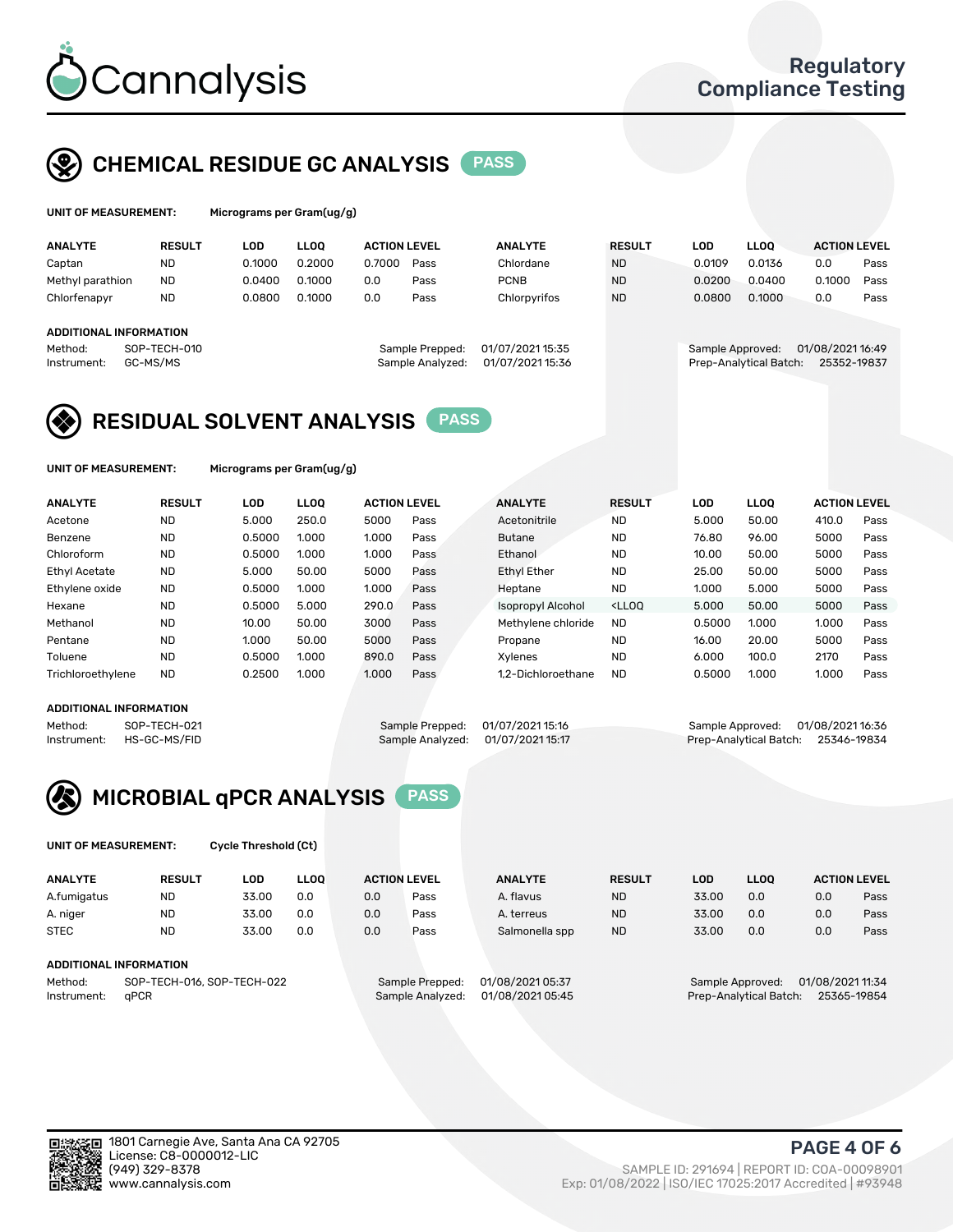

# HEAVY METALS ANALYSIS PASS

|  | UNIT OF MEASUREMENT: | Micrograms per Gram(ug/g) |
|--|----------------------|---------------------------|
|--|----------------------|---------------------------|

| <b>ANALYTE</b>         | <b>RESULT</b>                                                                                                                                                                        | LOD    | LLOO   | <b>ACTION LEVEL</b>                 | <b>ANALYTE</b>                     | <b>RESULT</b>                                                                    | LOD    | <b>LLOO</b>                                | <b>ACTION LEVEL</b>             |      |
|------------------------|--------------------------------------------------------------------------------------------------------------------------------------------------------------------------------------|--------|--------|-------------------------------------|------------------------------------|----------------------------------------------------------------------------------|--------|--------------------------------------------|---------------------------------|------|
| Arsenic                | <lloo< td=""><td>0.0200</td><td>0.0500</td><td>0.2000<br/>Pass</td><td>Cadmium</td><td><lloo< td=""><td>0.0050</td><td>0.0500</td><td>0.2000 Pass</td><td></td></lloo<></td></lloo<> | 0.0200 | 0.0500 | 0.2000<br>Pass                      | Cadmium                            | <lloo< td=""><td>0.0050</td><td>0.0500</td><td>0.2000 Pass</td><td></td></lloo<> | 0.0050 | 0.0500                                     | 0.2000 Pass                     |      |
| Lead                   | <lloo< td=""><td>0.0100</td><td>0.0500</td><td>0.5000<br/>Pass</td><td>Mercury</td><td><b>ND</b></td><td>0.0030</td><td>0.0500</td><td>0.1000</td><td>Pass</td></lloo<>              | 0.0100 | 0.0500 | 0.5000<br>Pass                      | Mercury                            | <b>ND</b>                                                                        | 0.0030 | 0.0500                                     | 0.1000                          | Pass |
|                        | ADDITIONAL INFORMATION                                                                                                                                                               |        |        |                                     |                                    |                                                                                  |        |                                            |                                 |      |
| Method:<br>Instrument: | SOP-TECH-013<br>ICP-MS                                                                                                                                                               |        |        | Sample Prepped:<br>Sample Analyzed: | 01/08/202110:03<br>01/08/202110:04 |                                                                                  |        | Sample Approved:<br>Prep-Analytical Batch: | 01/08/2021 17:47<br>25374-19860 |      |



| UNIT OF MEASUREMENT: |  |
|----------------------|--|
|----------------------|--|

Micrograms per Kilogram(ug/kg)

| <b>ANALYTE</b>          | <b>RESULT</b> | LOD   | <b>LLOO</b> | <b>ACTION LEVEL</b> |      | <b>ANALYTE</b> | <b>RESULT</b> | LOD   | <b>LLOO</b> | <b>ACTION LEVEL</b> |      |
|-------------------------|---------------|-------|-------------|---------------------|------|----------------|---------------|-------|-------------|---------------------|------|
| Aflatoxin B1            | <b>ND</b>     | 1.000 | 2.000       |                     | N/A  | Aflatoxin B2   | <b>ND</b>     | 2.000 | 5.000       |                     | N/A  |
| Aflatoxin G1            | <b>ND</b>     | 2.000 | 5.000       |                     | N/A  | Aflatoxin G2   | <b>ND</b>     | 2.000 | 5.000       |                     | N/A  |
| <b>Total Aflatoxins</b> | <b>ND</b>     | 10.00 | 14.00       | 20.00               | Pass | Ochratoxin A   | <b>ND</b>     | 1.000 | 2.000       | 20.00               | Pass |
|                         |               |       |             |                     |      |                |               |       |             |                     |      |

### ADDITIONAL INFORMATION

Method: SOP-TECH-020 Sample Prepped: 01/07/2021 16:01 Sample Approved: 01/08/2021 15:44 Instrument: LC-MS/MS Sample Analyzed: 01/07/2021 16:02 Prep-Analytical Batch: 25355-19840

# FILTH & FOREIGN MATERIAL ANALYSIS PASS

UNIT OF MEASUREMENT: Filth and Foreign Matter (%, #/3g)

| <b>ANALYTE</b>                   | <b>RESULT</b>                 | LOD. | <b>LLOO</b> | <b>ACTION LEVEL</b>                 |                  | <b>ANALYTE</b>   | <b>RESULT</b> | LOD                                   | <b>LLOO</b> | <b>ACTION LEVEL</b> |      |
|----------------------------------|-------------------------------|------|-------------|-------------------------------------|------------------|------------------|---------------|---------------------------------------|-------------|---------------------|------|
| IF RH ME                         | <b>ND</b>                     | 0.0  | 0.0         | 1.000                               | Pass             | <b>IFM</b>       | <b>ND</b>     | 0.0                                   | 0.0         | 25.00               | Pass |
| Mold                             | <b>ND</b>                     | 0.0  | 0.0         | 25.00                               | Pass             | <b>SSCD</b>      | <b>ND</b>     | 0.0                                   | 0.0         | 25.00               | Pass |
|                                  | <b>ADDITIONAL INFORMATION</b> |      |             |                                     |                  |                  |               |                                       |             |                     |      |
| Method:                          | SOP-TECH-009                  |      |             | 01/07/2021 18:08<br>Sample Prepped: |                  |                  |               | 01/07/2021 18:20<br>Sample Approved:  |             |                     |      |
| Instrument:<br>Visual Inspection |                               |      |             |                                     | Sample Analyzed: | 01/07/2021 18:16 |               | Prep-Analytical Batch:<br>25363-19847 |             |                     |      |